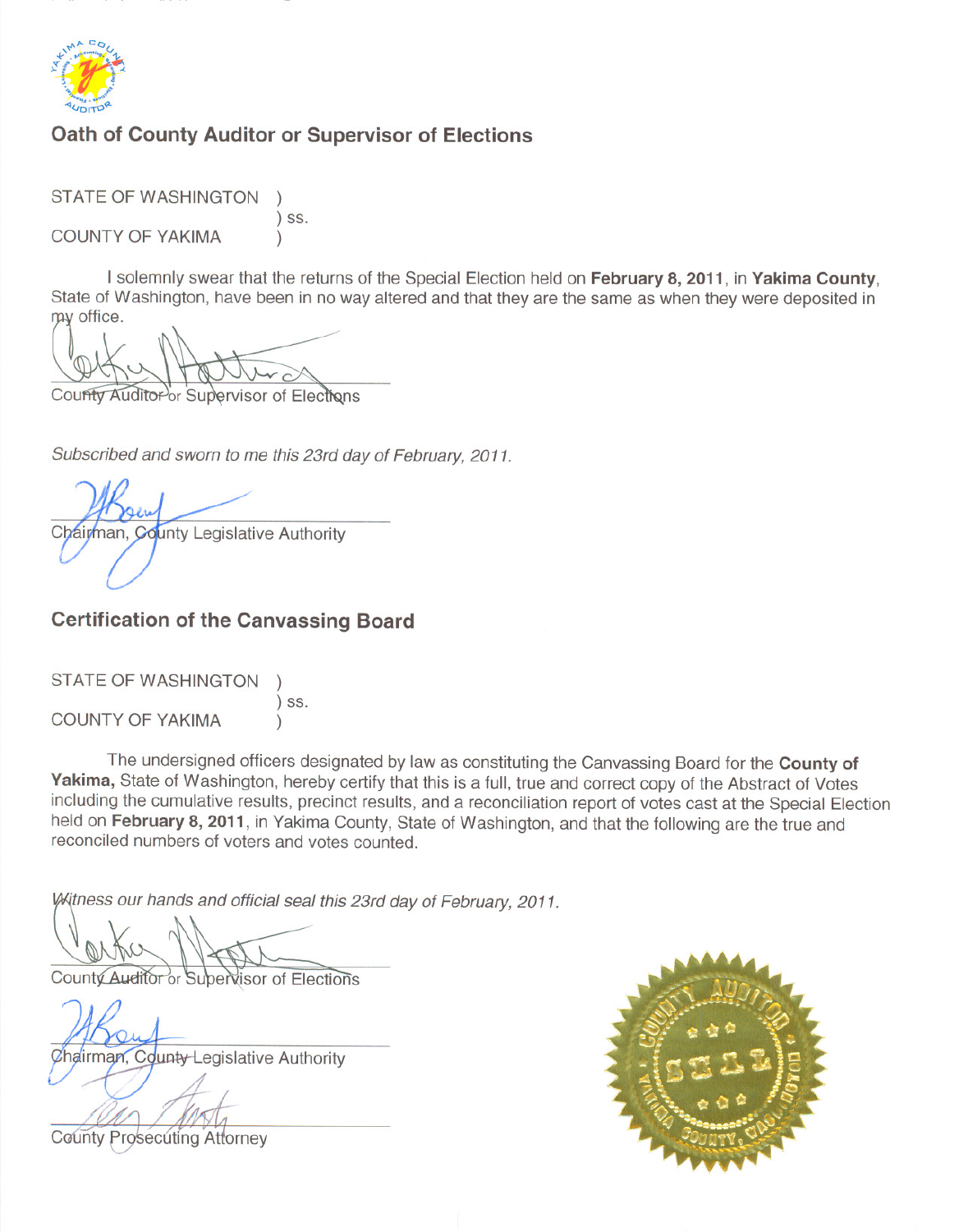# **Reconciliation Report**

# **Yakima County**

**Special Election; February 8, 2011**

| <b>Active Registered Voters</b>                   | 59,771         |                                                                        | <b>Overall Ballot</b>  | <b>Ballots Returned</b>                                              | 25,499         |
|---------------------------------------------------|----------------|------------------------------------------------------------------------|------------------------|----------------------------------------------------------------------|----------------|
| <b>Inactive Registered Voters</b>                 | 5,489          |                                                                        | <b>Reconciliation:</b> | <b>Ballots Counted</b>                                               | 25,415         |
| <b>Total Registered Voters</b>                    | 65,260         |                                                                        |                        | <b>Ballots Rejected</b>                                              | 84             |
|                                                   |                |                                                                        |                        | <b>Not Reconciled</b>                                                | $\overline{0}$ |
| <b>Voter Category Reconciliation Detail</b>       |                |                                                                        |                        |                                                                      |                |
|                                                   |                |                                                                        |                        |                                                                      |                |
| <b>Voter / Ballot Categories</b>                  | <b>Issued</b>  | <b>Received</b> (includes<br>provisional rec'd from<br>other counties) | Accepted               | Rejected (includes<br>provisional ballots sent to<br>other counties) | Reconciled     |
|                                                   |                |                                                                        |                        |                                                                      |                |
| <b>UOCAVA</b> (Overseas and Military)             | 311            | 46                                                                     | 46                     | $\boldsymbol{0}$                                                     | $\mathbf 0$    |
| Federal Write-In                                  |                | $\mathbf 0$                                                            | $\mathbf 0$            | 0                                                                    | $\mathbf{0}$   |
| Provisional                                       | $\mathbf 0$    | $\mathbf 0$                                                            | $\mathbf 0$            | 0                                                                    | $\Omega$       |
| Ballots cast on AVU's                             | $\overline{2}$ | $\overline{2}$                                                         | $\overline{2}$         | 0                                                                    | $\Omega$       |
|                                                   |                |                                                                        |                        |                                                                      |                |
| Other ballots not reported above<br>(include ACP) | 59,519         | 25,451                                                                 | 25,367                 | 84                                                                   | $\mathbf{0}$   |
| <b>Totals</b>                                     | 59,832         | 25,499                                                                 | 25,415                 | 84                                                                   | $\bf{0}$       |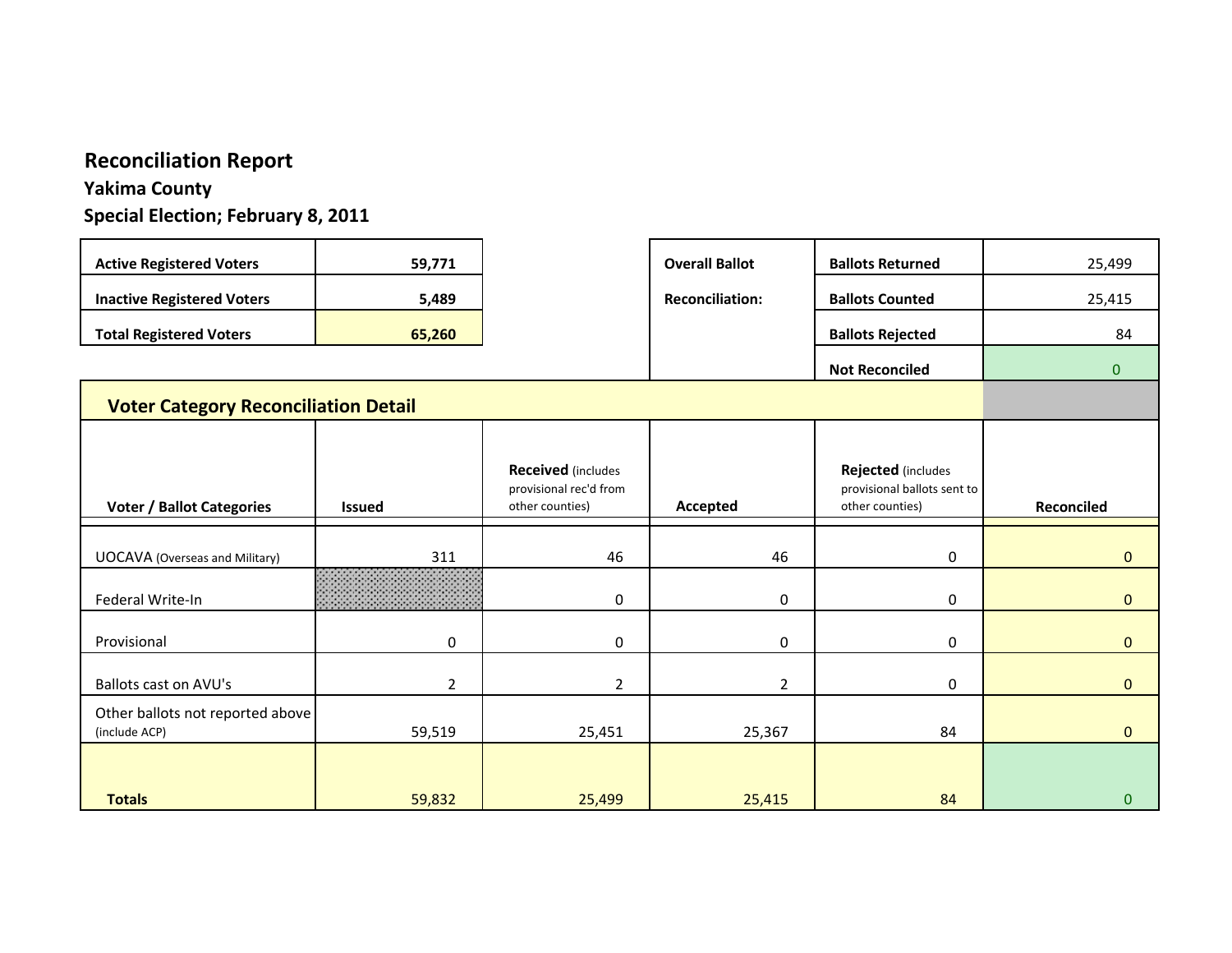# **30 Day Reconciliation Report**

# **Yakima County**

**Special Election; February 8, 2011**

|                              | <b>Active Registered Voters</b>                                                                               | 59,771 | <b>Total Ballots Returned</b> | 25,499         |
|------------------------------|---------------------------------------------------------------------------------------------------------------|--------|-------------------------------|----------------|
|                              | <b>Inactive Registered Voters</b>                                                                             | 5,489  | <b>Total Ballot Counted</b>   | 25,415         |
|                              | <b>Total Registered Voters</b>                                                                                | 65,260 | <b>Ballots Rejected</b>       | 84             |
|                              | <b>Voters by Category</b>                                                                                     |        | <b>Credited</b>               | <b>Totals</b>  |
|                              | <b>UOCAVA Voters</b>                                                                                          |        | 46                            |                |
| M<br>A                       | All other mail ballot voters (include ACP)                                                                    |        | 25,367                        |                |
| L                            | Mail / Absentee voters counted but not credited in EMS                                                        |        | 0                             |                |
|                              | Total Mail / Absentee Voters Credited                                                                         |        |                               | 25,413         |
|                              |                                                                                                               |        |                               |                |
| $\mathsf{S}$                 | AVU voters issued official ballots                                                                            |        | $\overline{2}$                |                |
| $\mathbf{i}$<br>$\mathsf{A}$ | Provisional voters                                                                                            |        | 0                             |                |
| $V$ t<br>$U$ e               | AVU voters credited but ballots not counted                                                                   |        | 0                             |                |
| S                            | <b>Total AVU Voters</b>                                                                                       |        |                               | $\overline{2}$ |
|                              |                                                                                                               |        | <b>Total Voters Credited</b>  | 25,415         |
|                              | Ballots/Voters Needing To Be Reconciled (Ballots Counted to Voters Credited)                                  |        |                               |                |
|                              | If the number remaining to be reconciled does not equal zero, attach documentation to explain discrepancy for |        |                               |                |

**0**

the number of ballots counted with the number of voters credited.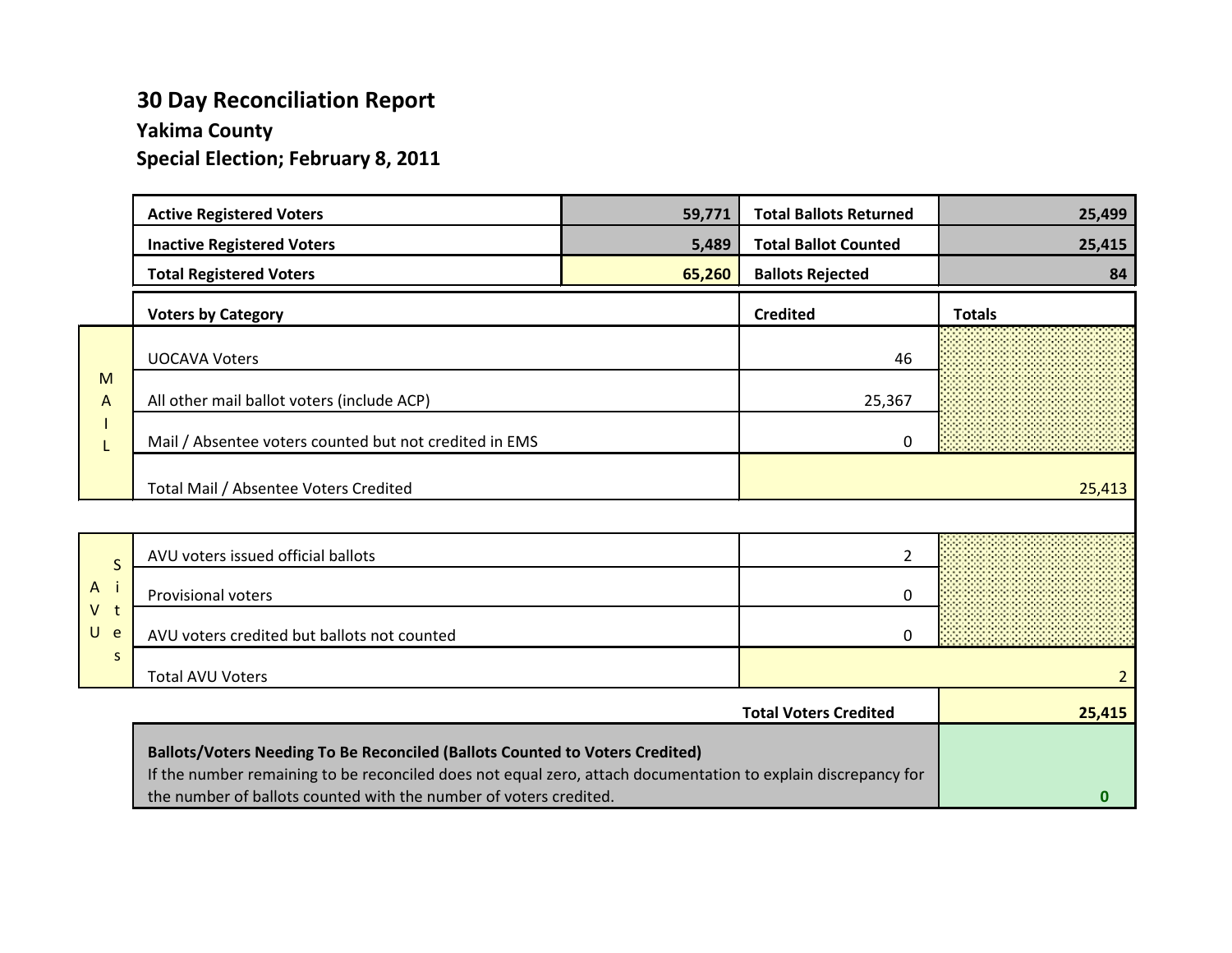### **Cumulative Report — Official Special Election — YAKIMA COUNTY, WASHINGTON — February 08, 2011**

Total Number of Voters : 25,415 of 59,771 = 42.52%

**Page 1 of 1 02/23/2011 08:37 AM** Precincts Reporting 0 of 74 = 0.00%

| Candidate<br>Party                                                                                           |                     |                | <b>Total Ballots Cast</b> | <b>NA</b>   |       |                | <b>Total</b> |  |
|--------------------------------------------------------------------------------------------------------------|---------------------|----------------|---------------------------|-------------|-------|----------------|--------------|--|
| City of Yakima Proposition No. 1, Vote For 1                                                                 |                     |                |                           |             |       |                |              |  |
| Yes                                                                                                          |                     | 7,035          | 47.58%                    | 0           | 0.00% | 7,035          | 47.58%       |  |
| No                                                                                                           |                     | 7,750          | 52.42%                    | 0           | 0.00% | 7,750          | 52.42%       |  |
|                                                                                                              | <b>Cast Votes:</b>  | 14,785         | 99.93%                    | $\mathbf 0$ | 0.00% | 14,785         | 99.93%       |  |
|                                                                                                              | <b>Over Votes:</b>  | $\overline{2}$ | 0.01%                     | $\mathbf 0$ | 0.00% | 2              | 0.01%        |  |
|                                                                                                              | <b>Under Votes:</b> | 8              | 0.05%                     | $\mathbf 0$ | 0.00% | 8              | 0.05%        |  |
| East Valley School District No. 90 Proposition No. 1 Bonds to Construct a New Elementary School, Vote For 1  |                     |                |                           |             |       |                |              |  |
| Approved                                                                                                     |                     | 2,761          | 70.56%                    | $\mathbf 0$ | 0.00% | 2,761          | 70.56%       |  |
| Rejected                                                                                                     |                     | 1,152          | 29.44%                    | $\mathbf 0$ | 0.00% | 1,152          | 29.44%       |  |
|                                                                                                              | <b>Cast Votes:</b>  | 3,913          | 99.95%                    | $\mathbf 0$ | 0.00% | 3,913          | 99.95%       |  |
|                                                                                                              | Over Votes:         | 0              | 0.00%                     | $\mathbf 0$ | 0.00% | 0              | 0.00%        |  |
|                                                                                                              | <b>Under Votes:</b> | $\overline{2}$ | 0.05%                     | $\mathbf 0$ | 0.00% | $\overline{2}$ | 0.05%        |  |
| Selah School District No. 119 Proposition No. 1 Bonds to Construct and Improve School Facilities, Vote For 1 |                     |                |                           |             |       |                |              |  |
| Approved                                                                                                     |                     | 3,067          | 58.20%                    | 0           | 0.00% | 3,067          | 58.20%       |  |
| Rejected                                                                                                     |                     | 2,203          | 41.80%                    | 0           | 0.00% | 2,203          | 41.80%       |  |
|                                                                                                              | <b>Cast Votes:</b>  | 5,270          | 99.96%                    | $\mathbf 0$ | 0.00% | 5,270          | 99.96%       |  |
|                                                                                                              | <b>Over Votes:</b>  | 0              | 0.00%                     | $\mathbf 0$ | 0.00% | 0              | 0.00%        |  |
|                                                                                                              | <b>Under Votes:</b> | 2              | 0.04%                     | 0           | 0.00% | 2              | 0.04%        |  |
| Wapato School District No. 207 Proposition No. 1 Bonds for Construction of a New High School, Vote For 1     |                     |                |                           |             |       |                |              |  |
| Approved                                                                                                     |                     | 954            | 66.67%                    | 0           | 0.00% | 954            | 66.67%       |  |
| Rejected                                                                                                     |                     | 477            | 33.33%                    | 0           | 0.00% | 477            | 33.33%       |  |
|                                                                                                              | <b>Cast Votes:</b>  | 1,431          | 99.86%                    | $\mathbf 0$ | 0.00% | 1,431          | 99.86%       |  |
|                                                                                                              | Over Votes:         | 0              | 0.00%                     | $\mathbf 0$ | 0.00% | 0              | 0.00%        |  |
|                                                                                                              | <b>Under Votes:</b> | 2              | 0.14%                     | 0           | 0.00% | 2              | 0.14%        |  |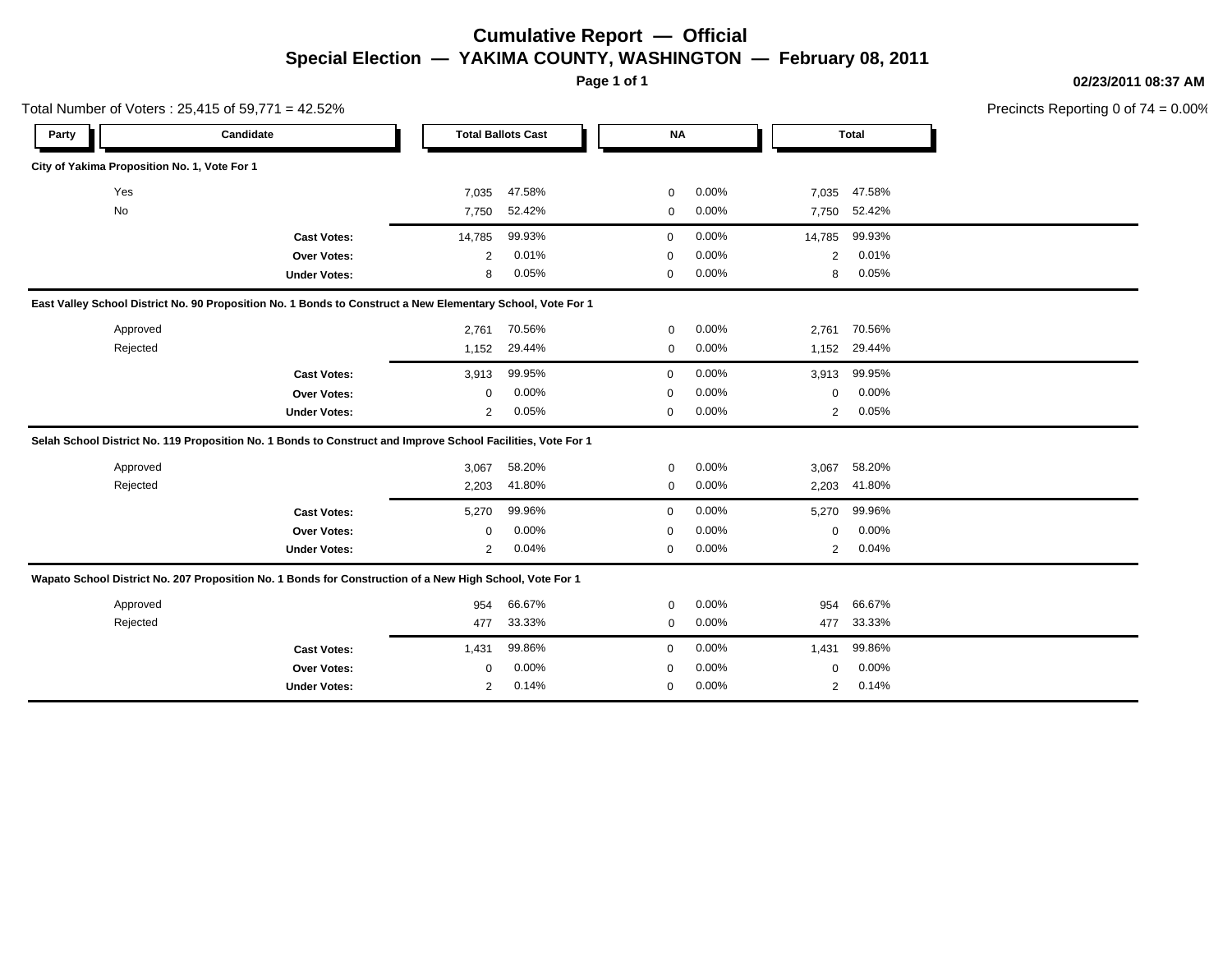**Special Election — YAKIMA COUNTY, WASHINGTON — February 08, 2011**

Total Number of Voters : 25,415 of 59,771 = 42.52% **Precincts Reporting 0 of 74** = 0.00%

**Page 1 of 4 02/23/2011 09:03 AM**

T.

|                 |                                          |                                        |                             |                           | <b>City of Yakima Proposition No. 1</b> |                    |                |
|-----------------|------------------------------------------|----------------------------------------|-----------------------------|---------------------------|-----------------------------------------|--------------------|----------------|
| <b>Precinct</b> | <b>By Mail</b><br><b>Ballots</b><br>Cast | <b>Total</b><br><b>Ballots</b><br>Cast | Registered<br><b>Voters</b> | Percent<br><b>Turnout</b> | Yes                                     | $\hat{\mathbf{z}}$ | Totals         |
| 0101            | 236                                      | 236                                    | 843                         | 28.00%                    | 131                                     | 105                | 236            |
| 0104            | 155                                      | 155                                    | 736                         | 21.06%                    | 85                                      | 70                 | 155            |
| 0110            | 514                                      | 514                                    | 1340                        | 38.36%                    | 226                                     | 287                | 513            |
| 0111            | 351                                      | 351                                    | 1264                        | 27.77%                    | 194                                     | 156                | 350            |
| 0116            | 74                                       | 74                                     | 194                         | 38.14%                    | 36                                      | 38                 | 74             |
| 0118            | 114                                      | 114                                    | 313                         | 36.42%                    | 74                                      | 40                 | 114            |
| 0120            | 193                                      | 193                                    | 998                         | 19.34%                    | 106                                     | 86                 | 192            |
| 0126            | 215                                      | 215                                    | 1003                        | 21.44%                    | 102                                     | 113                | 215            |
| 0127            | 258                                      | 258                                    | 870                         | 29.66%                    | 124                                     | 134                | 258            |
| 0129            | 305                                      | 305                                    | 1022                        | 29.84%                    | 166                                     | 139                | 305            |
| 0131            | 460                                      | 460                                    | 1411                        | 32.60%                    | 227                                     | 233                | 460            |
| 0133            | 616                                      | 616                                    | 1488                        | 41.40%                    | 255                                     | 360                | 615            |
| 0134            | 687                                      | 687                                    | 1465                        | 46.89%                    | 277                                     | 407                | 684            |
| 0138            | 1116                                     | 1116                                   | 2306                        | 48.40%                    | 493                                     | 622                | 1115           |
| 0142            | 563                                      | 563                                    | 1565                        | 35.97%                    | 300                                     | 263                | 563            |
| 0154            | 634                                      | 634                                    | 1692                        | 37.47%                    | 298                                     | 336                | 634            |
| 0155            | 503                                      | 503                                    | 1159                        | 43.40%                    | 213                                     | 290                | 503            |
| 0156            | 294                                      | 294                                    | 1013                        | 29.02%                    | 150                                     | 144                | 294            |
| 0162            | 234                                      | 234                                    | 669                         | 34.98%                    | 134                                     | 100                | 234            |
| 0163            | 791                                      | 791                                    | 1398                        | 56.58%                    | 319                                     | 472                | 791            |
| 0165            | $\overline{7}$                           | $\overline{7}$                         | 17                          | 41.18%                    | $\overline{4}$                          | $\mathbf{3}$       | $\overline{7}$ |
| 0169            | 942                                      | 942                                    | 1767                        | 53.31%                    | 366                                     | 576                | 942            |
| 0170            | 742                                      | 742                                    | 1714                        | 43.29%                    | 333                                     | 409                | 742            |
| 0179            | 863                                      | 863                                    | 1828                        | 47.21%                    | 413                                     | 449                | 862            |
| 0181            | 647                                      | 647                                    | 1305                        | 49.58%                    | 346                                     | 301                | 647            |
| 0182            | 839                                      | 839                                    | 1745                        | 48.08%                    | 432                                     | 407                | 839            |
| 0183            | 390                                      | 390                                    | 786                         | 49.62%                    | 152                                     | 238                | 390            |
|                 |                                          |                                        |                             |                           |                                         |                    |                |
| 0184            | 293                                      | 293                                    | 862                         | 33.99%                    | 167                                     | 126                | 293            |
| 0185            | 356<br>453                               | 356                                    | 815                         | 43.68%                    | 158<br>237                              | 198                | 356<br>452     |
| 0186            |                                          | 453                                    | 1181                        | 38.36%                    |                                         | 215                |                |
| 0187            | 318                                      | 318                                    | 683                         | 46.56%                    | 168                                     | 150                | 318            |
| 0188            | 374                                      | 374                                    | 843                         | 44.37%                    | 204                                     | 170                | 374            |
| 0189            | 258                                      | 258                                    | 586                         | 44.03%                    | 145                                     | 113                | 258            |
| Provisional     | $\mathbf 0$                              | $\mathbf 0$                            | $\mathbf 0$                 | 00.00%                    | $\mathbf 0$                             | $\mathbf 0$        | $\mathbf 0$    |
| <b>Totals</b>   | 14795                                    | 14795                                  | 36881                       |                           | 7035                                    | 7750               | 14785          |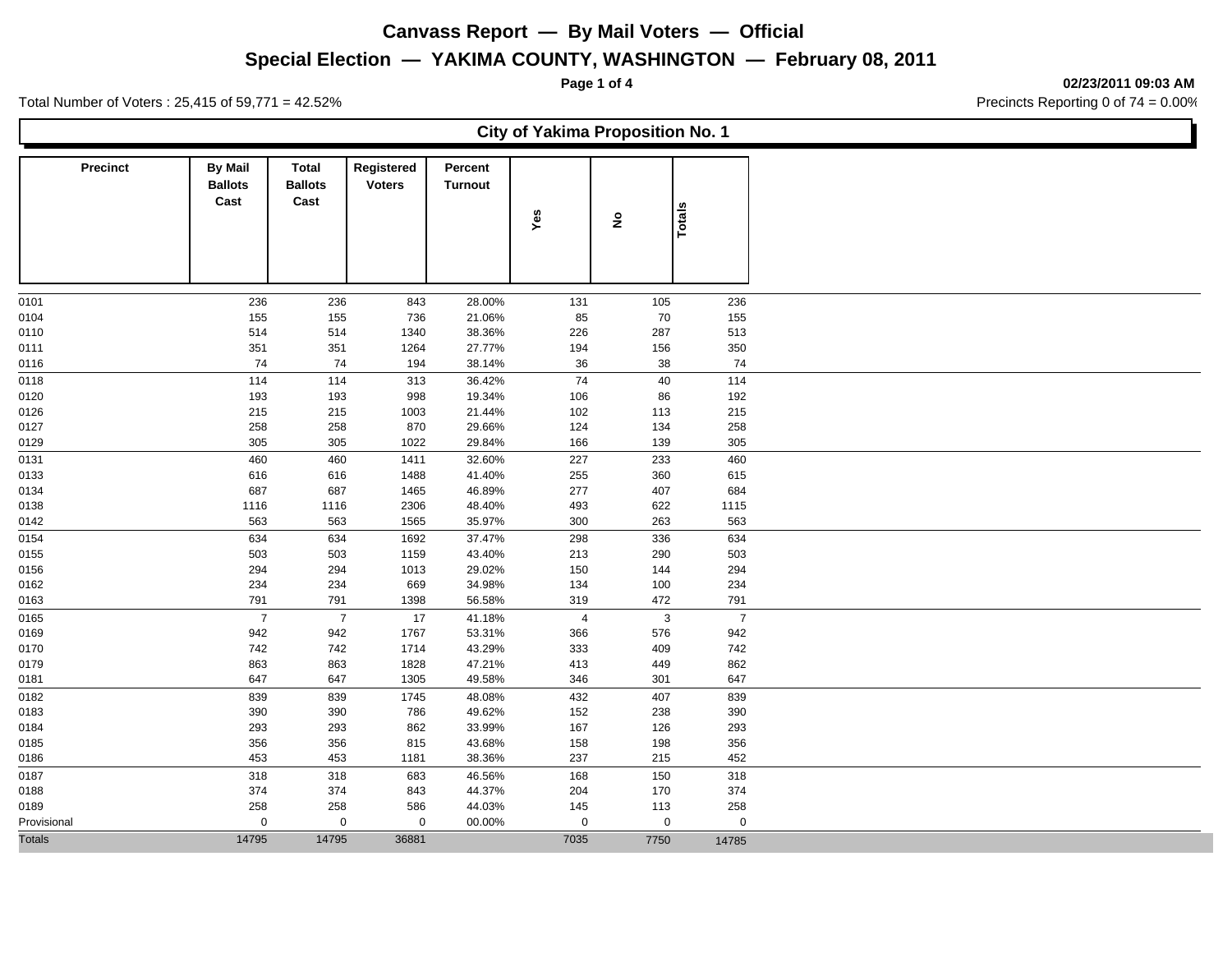## **Special Election — YAKIMA COUNTY, WASHINGTON — February 08, 2011**

**Page 2 of 4 02/23/2011 09:03 AM**

|                 | Total Number of Voters: $25,415$ of $59,771 = 42.52\%$ |                                 |                             |                           |      | . ugu 4 vi 7 |               | <u>VEILVILVIT VJ.VJ MIN</u><br>Precincts Reporting 0 of 74 = 0.00%                              |
|-----------------|--------------------------------------------------------|---------------------------------|-----------------------------|---------------------------|------|--------------|---------------|-------------------------------------------------------------------------------------------------|
|                 |                                                        |                                 |                             |                           |      |              |               | East Valley School District No. 90 Proposition No. 1 Bonds to Construct a New Elementary School |
| <b>Precinct</b> | <b>By Mail</b><br><b>Ballots</b><br>Cast               | Total<br><b>Ballots</b><br>Cast | Registered<br><b>Voters</b> | Percent<br><b>Turnout</b> | Appr | Rejected     | <b>Totals</b> |                                                                                                 |
| 1101            | 434                                                    | 434                             | 1270                        | 34.17%                    | 304  | 129          | 433           |                                                                                                 |
| 3106            | 331                                                    | 331                             | 674                         | 49.11%                    | 265  | 66           | 331           |                                                                                                 |
| 3206            | 433                                                    | 433                             | 784                         | 55.23%                    | 343  | 90           | 433           |                                                                                                 |
| 3304            | 321                                                    | 321                             | 717                         | 44.77%                    | 195  | 126          | 321           |                                                                                                 |
| 4003            | 660                                                    | 660                             | 1503                        | 43.91%                    | 416  | 244          | 660           |                                                                                                 |
| 4106            | 296                                                    | 296                             | 618                         | 47.90%                    | 185  | 111          | 296           |                                                                                                 |
| 4501            | 105                                                    | 105                             | 272                         | 38.60%                    | 68   | 36           | 104           |                                                                                                 |
| 4504            | 264                                                    | 264                             | 493                         | 53.55%                    | 193  | 71           | 264           |                                                                                                 |
| 4606            | 299                                                    | 299                             | 656                         | 45.58%                    | 202  | 97           | 299           |                                                                                                 |
| 4802            | 622                                                    | 622                             | 1134                        | 54.85%                    | 478  | 144          | 622           |                                                                                                 |
| 5101            | 150                                                    | 150                             | 264                         | 56.82%                    | 112  | 38           | 150           |                                                                                                 |
| Provisional     |                                                        | $\mathbf 0$                     | 0                           | 00.00%                    |      | $\Omega$     | 0             |                                                                                                 |
| <b>Totals</b>   | 3915                                                   | 3915                            | 8385                        |                           | 2761 | 1152         | 3913          |                                                                                                 |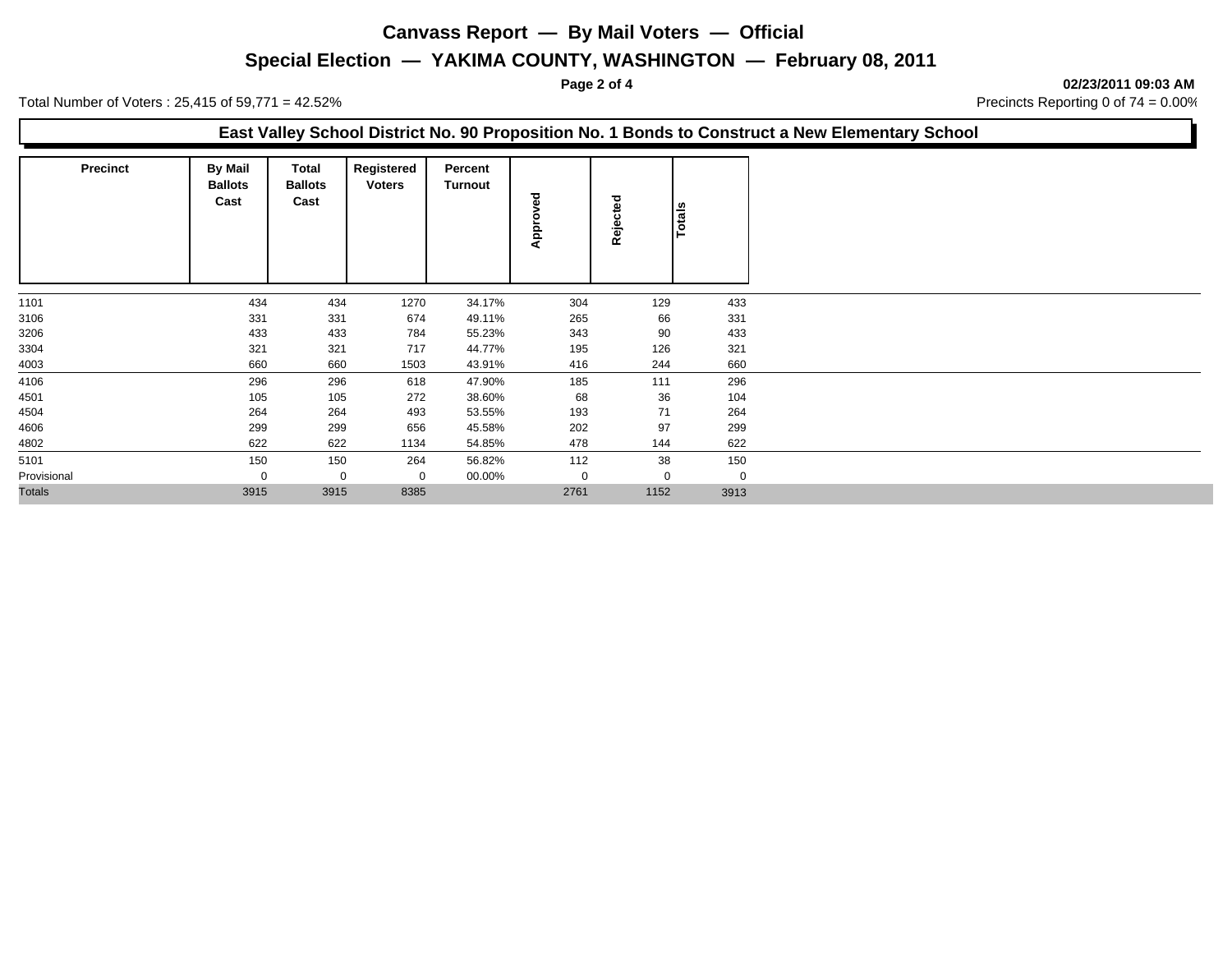### **Special Election — YAKIMA COUNTY, WASHINGTON — February 08, 2011**

**Page 3 of 4 02/23/2011 09:03 AM**

Total Number of Voters : 25,415 of 59,771 = 42.52% Total Number of Voters : 25,415 of 59,771 = 42.52%

|                 |                                          |                                        |                             |                           |                |                |             | Selah School District No. 119 Proposition No. 1 Bonds to Construct and Improve School Facilities |
|-----------------|------------------------------------------|----------------------------------------|-----------------------------|---------------------------|----------------|----------------|-------------|--------------------------------------------------------------------------------------------------|
| <b>Precinct</b> | <b>By Mail</b><br><b>Ballots</b><br>Cast | <b>Total</b><br><b>Ballots</b><br>Cast | Registered<br><b>Voters</b> | Percent<br><b>Turnout</b> | Approved       | Rejected       | Totals      |                                                                                                  |
| 0005            | 21                                       | 21                                     | 35                          | 60.00%                    | 11             | 10             | 21          |                                                                                                  |
| 1501            | 281                                      | 281                                    | 720                         | 39.03%                    | 190            | 91             | 281         |                                                                                                  |
| 1502            | 442                                      | 442                                    | 868                         | 50.92%                    | 287            | 154            | 441         |                                                                                                  |
| 1503            | 454                                      | 454                                    | 794                         | 57.18%                    | 322            | 131            | 453         |                                                                                                  |
| 1504            | 484                                      | 484                                    | 912                         | 53.07%                    | 315            | 169            | 484         |                                                                                                  |
| 1505            | 5                                        | 5                                      | 6                           | 83.33%                    | 3              | 2              | 5           |                                                                                                  |
| 1506            |                                          | 0                                      | 0                           | 00.00%                    | $\Omega$       | 0              | $\Omega$    |                                                                                                  |
| 3304            | $\mathbf 0$                              | 0                                      | $\mathbf 0$                 | 00.00%                    | $\mathbf{0}$   | 0              | $\mathbf 0$ |                                                                                                  |
| 3306            | 168                                      | 168                                    | 391                         | 42.97%                    | 86             | 82             | 168         |                                                                                                  |
| 3504            | 8                                        | 8                                      | 16                          | 50.00%                    | $\overline{1}$ | $\overline{7}$ | 8           |                                                                                                  |
| 3602            | 26                                       | 26                                     | 39                          | 66.67%                    | 16             | 10             | 26          |                                                                                                  |
| 3903            | 722                                      | 722                                    | 1401                        | 51.53%                    | 318            | 404            | 722         |                                                                                                  |
| 4108            | 252                                      | 252                                    | 459                         | 54.90%                    | 140            | 112            | 252         |                                                                                                  |
| 4112            | 477                                      | 477                                    | 815                         | 58.53%                    | 242            | 235            | 477         |                                                                                                  |
| 4115            | $\mathbf 0$                              | $\mathbf 0$                            | $\mathbf 0$                 | 00.00%                    | $\mathbf 0$    | $\mathbf 0$    | $\mathbf 0$ |                                                                                                  |
| 4402            | 322                                      | 322                                    | 735                         | 43.81%                    | 191            | 131            | 322         |                                                                                                  |
| 4602            | 188                                      | 188                                    | 379                         | 49.60%                    | 124            | 64             | 188         |                                                                                                  |
| 4603            | 922                                      | 922                                    | 1656                        | 55.68%                    | 540            | 382            | 922         |                                                                                                  |
| 4604            | 196                                      | 196                                    | 331                         | 59.21%                    | 114            | 82             | 196         |                                                                                                  |
| 4605            | $\overline{4}$                           | $\overline{4}$                         | 11                          | 36.36%                    | 3              |                |             |                                                                                                  |
| 4608            | 150                                      | 150                                    | 251                         | 59.76%                    | 87             | 63             | 150         |                                                                                                  |
| 4625            | 6                                        | 6                                      | 12                          | 50.00%                    | 2              | 4              | 6           |                                                                                                  |
| 5016            | 144                                      | 144                                    | 349                         | 41.26%                    | 75             | 69             | 144         |                                                                                                  |
| Provisional     | $\mathbf 0$                              | 0                                      | 0                           | 00.00%                    | $\mathbf 0$    | $\mathbf 0$    | $\mathbf 0$ |                                                                                                  |
| <b>Totals</b>   | 5272                                     | 5272                                   | 10180                       |                           | 3067           | 2203           | 5270        |                                                                                                  |